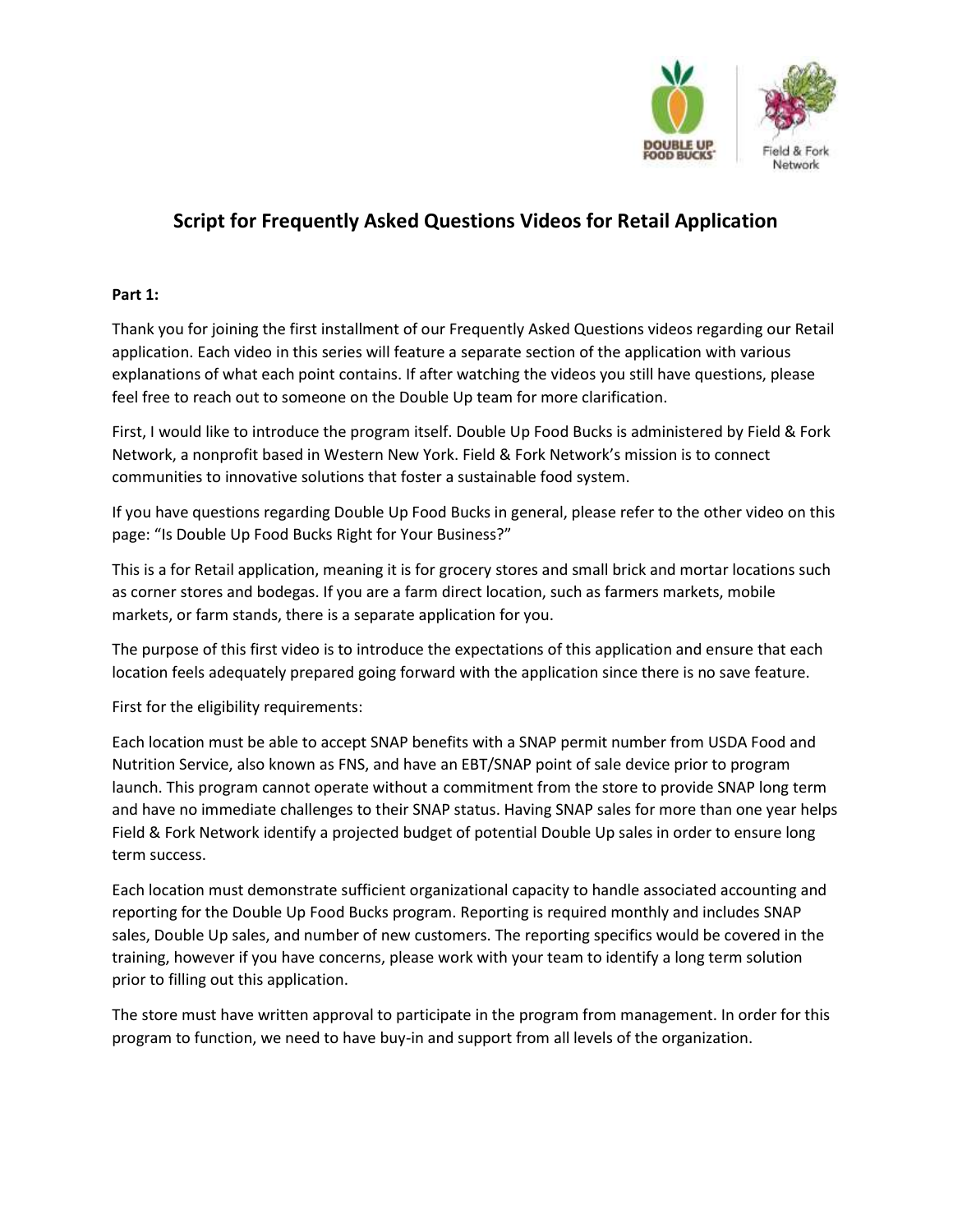

Participating in Double Up Food Bucks:

All new and existing Double Up locations are required to attend a yearly training to cover administration and distribution of Double Up Food Bucks. We try to have as many trainings in person as possible but due to capacity and distance challenges, we may have to have trainings online.

We can't expect this program to operate without adequate communication with customers, so we require that all cashiers are trained to offer and distribute DUFB to all SNAP customers at the point of sale.

The person assigned to reporting for the Double Up Food Bucks program must have access to a thirdparty verification of SNAP sales, such as copies of batch reports or monthly statements. If you have questions about how to access these documents, please contact your EBT/SNAP provider.

We expect a level of community promotion of the Double Up Food Bucks program to ensure that SNAP recipients in your community are aware of the benefits provided at your store. Field & Fork Network will be able to assist in material creation and gain awareness from local partners, however, the success of the program will rely on the store's promotion of Double Up.

All sites are required to participate in program evaluation, including customer and staff surveys. These surveys are provided by a third-party evaluator and additional support will be provided by Field & Fork Network during evaluation periods.

There are annual networking calls of all Double Up Food Bucks locations based on how long the program operates at their location. We highly encourage all locations to participate as it allows Field & Fork Network to share any important news or updates and allows each location to learn from other, similar locations across New York State.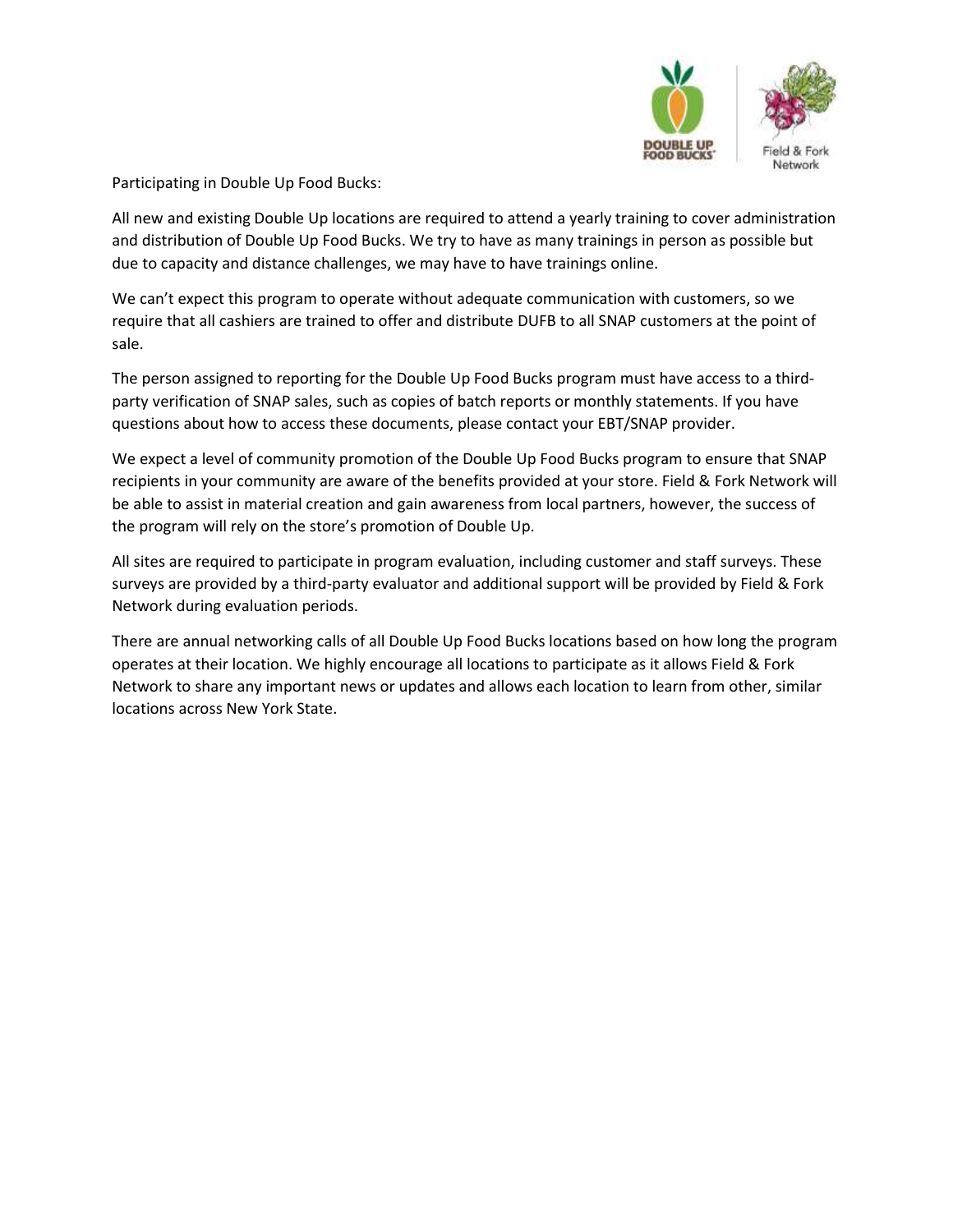

### Part 2:

This is part two of the Frequently Asked Questions videos regarding our Retail application. This section covers the Basic Information about your organization as well as questions regarding additional currencies and benefits, the FNS number for SNAP Authorization and store hours.

The name of the organization refers mostly to any chain stores that may have a different name than their parent organization. If this does not apply to you, please leave this section blank.

For Site Types, there are two options: Grocery store and Small Retail. Our definition is that grocery stores have 3 or more registers while small retail has fewer than 3 registers. To reemphasize, to participate in this program, you must offer fresh, local produce regardless of the size of your store.

The rest of the information refers exclusively to the store location you are applying to. If you have more than one location, you will need to fill out more than one application.

For the Days and Hours of Operation, if your store ever changes hours throughout the year, please list the hours that it is open during completion of this application and include a note in the "Other" section that the hours fluctuate.

The different types of currencies and benefits include WIC, also known as the Special Supplemental Nutrition Program for Women, Infants, and Children. Just Say Yes is a nutrition education program provided by SNAP-Ed. Other currencies could include Produce Prescription or similar types of programs. Please avoid including SNAP in this section.

The USDA FNS Permit Number for SNAP Authorization is found on the store's SNAP permit itself.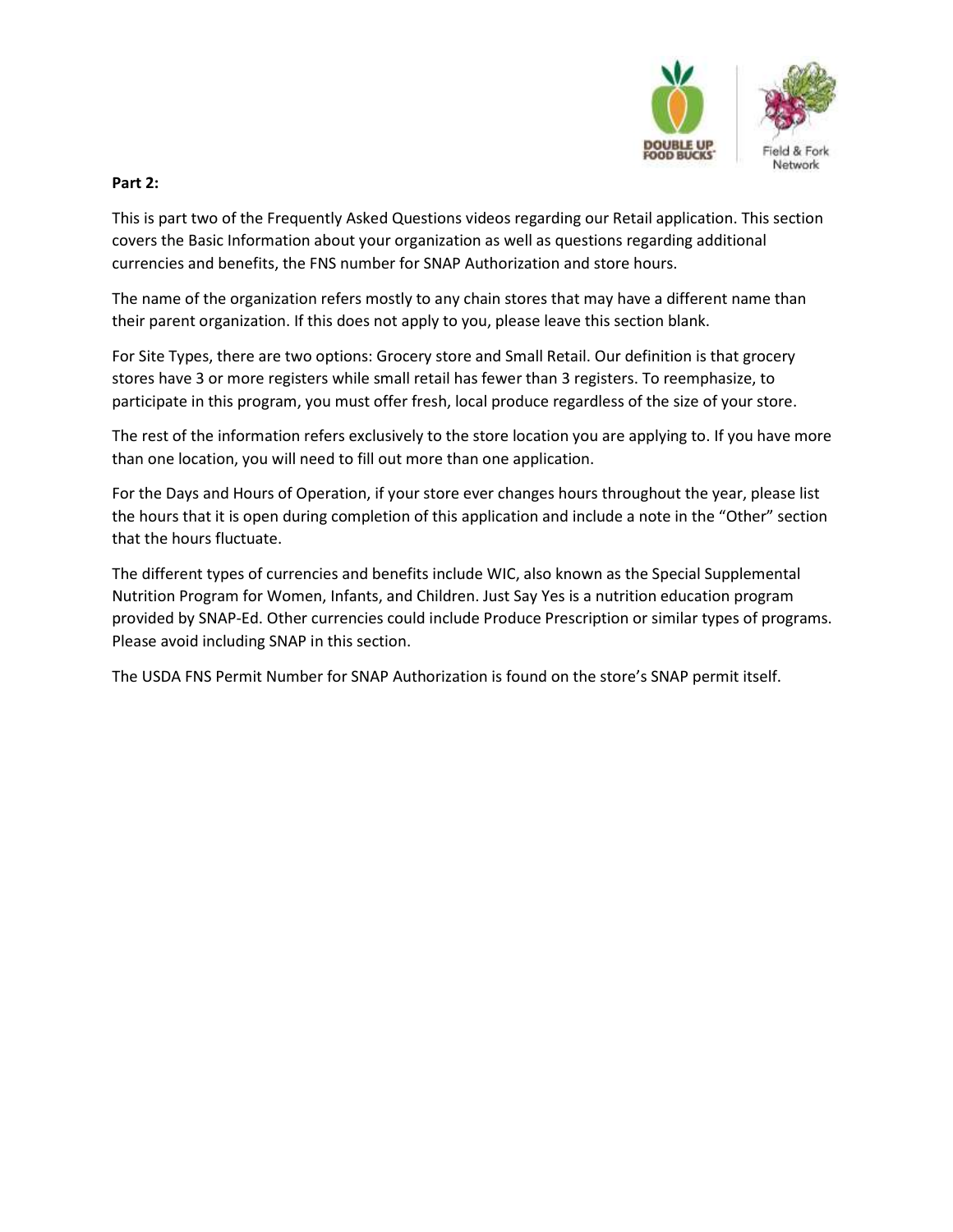

#### Part 3:

This is part three of the Frequently Asked Questions videos regarding our Retail application. This section covers SNAP Sales and Produce Information. This section is incredibly important, and it is paramount that it is answered accurately to the best of your abilities.

You should be able to find historic SNAP sales through previous years' monthly SNAP reports or through whatever means your organization does its bookkeeping. You will be asked later in the application to provide records of your previous year's SNAP sales so keep them handy for that portion.

The SNAP sales portions ask for a total dollar amount of SNAP in each year from all types of purchases, not just produce.

The SNAP Produce Sales portion is for stores that are able to accurately track the total SNAP sales they received by Produce sales alone. If you are unable to give an accurate number for Produce SNAP sales, please include a percentage of what your produce section is compared to your overall SNAP eligible goods. For example, your produce sales might be approximately 15% of your overall SNAP eligible sales so you would write 15%. If you are still unsure, leave this part blank.

Some of the questions will trigger another question based on your answer. For example, if you say "Yes" to this question: Does your store prioritize selling fruits or vegetables grown in New York, you will be asked to describe any policies and practices to verify point-of-origin for produce.

If you are unsure of the difference between a cash register and a point of sale System, a cash register is designed for sales alone, meaning its processes are limited to basic cash exchange. Point of sale systems are designed to include inventory and various other more complicated systems. Point of sale systems are commonly used for larger operations and have back-end access. Cash registers cannot typically be accessed from anywhere outside of each specific machine.

The next section covers Point of Sale System Information. If you use a cash register only, you are not required to fill this section out. Most of the information in this section can easily be answered by any information technology person within the organization who manages the backend portion of store operations. Please ensure that each portion is filled out to the best of your abilities.

We have created a separate list of these questions that can be filled out by the POS specialist and reentered when you are ready to complete your application. That file can be found under this video in the Files Section, entitled, "Point of Sale (POS) System Information."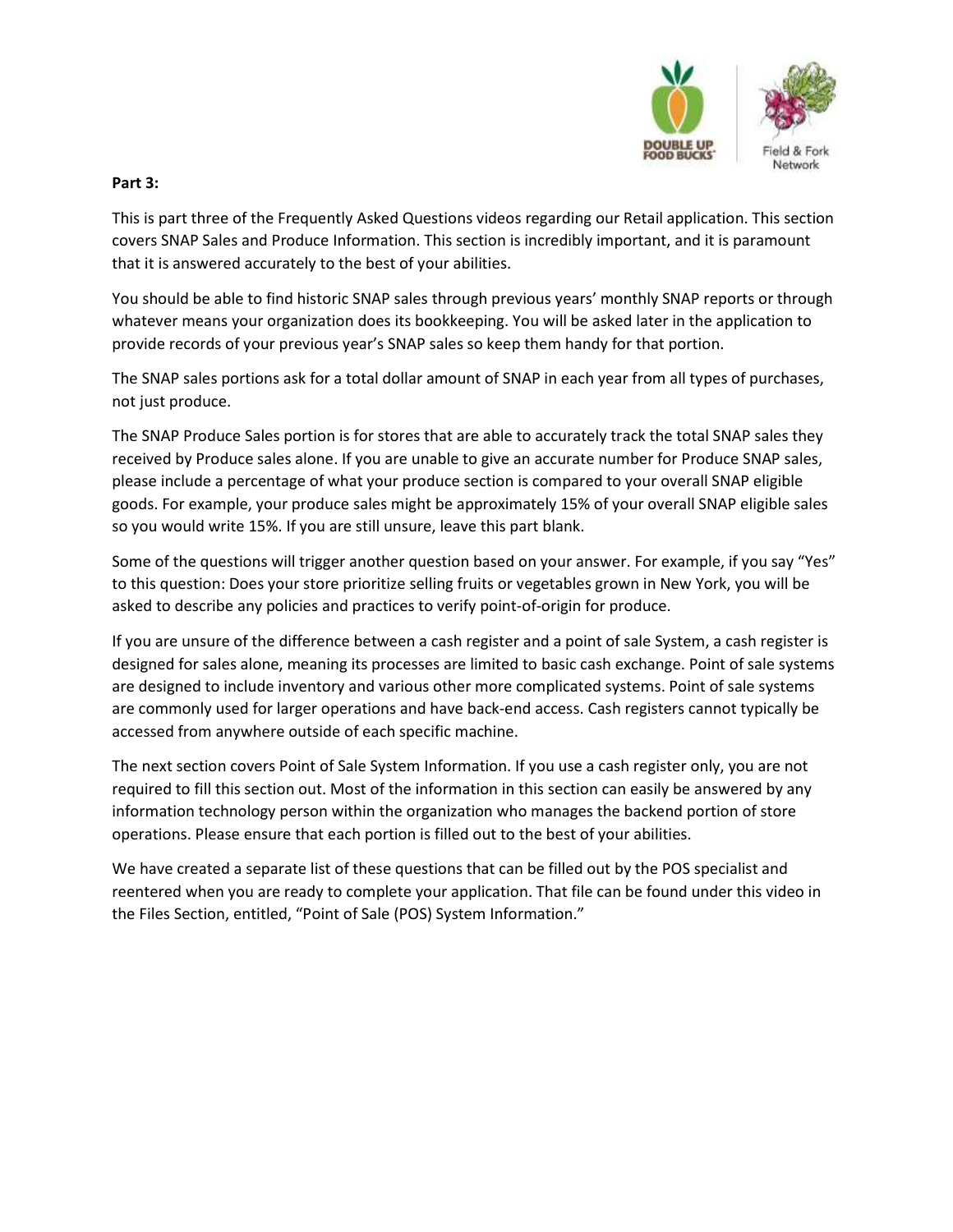

#### Part 4:

This is part Four of the Frequently Asked Questions videos regarding our Retail application. This section covers SNAP infrastructure within the store. The Double Up program can only operate on existing SNAP infrastructure, so it is paramount that Field & Fork Network has an understanding of how SNAP operates at your store. Please ensure that each question is filled out to the absolute best of your abilities.

If you don't know exactly the month and year when your store first started accepting SNAP Cards, please talk with other people within your organization since Field & Fork Network needs an accurate duration of time the program has operated within the store.

If you do not have a Point of Sale System, you can say 'no' for the question about whether or not SNAP sales are integrated into your Point of Sale System. If you do not have a POS system or do not have them integrated into your system, you will need to include the device information used to process SNAP at your store.

If you have any technical questions regarding your SNAP Point of Sale information, please contact your SNAP provider. Field & Fork Network has no ability to assist with this portion of the application as there are too many SNAP devices available.